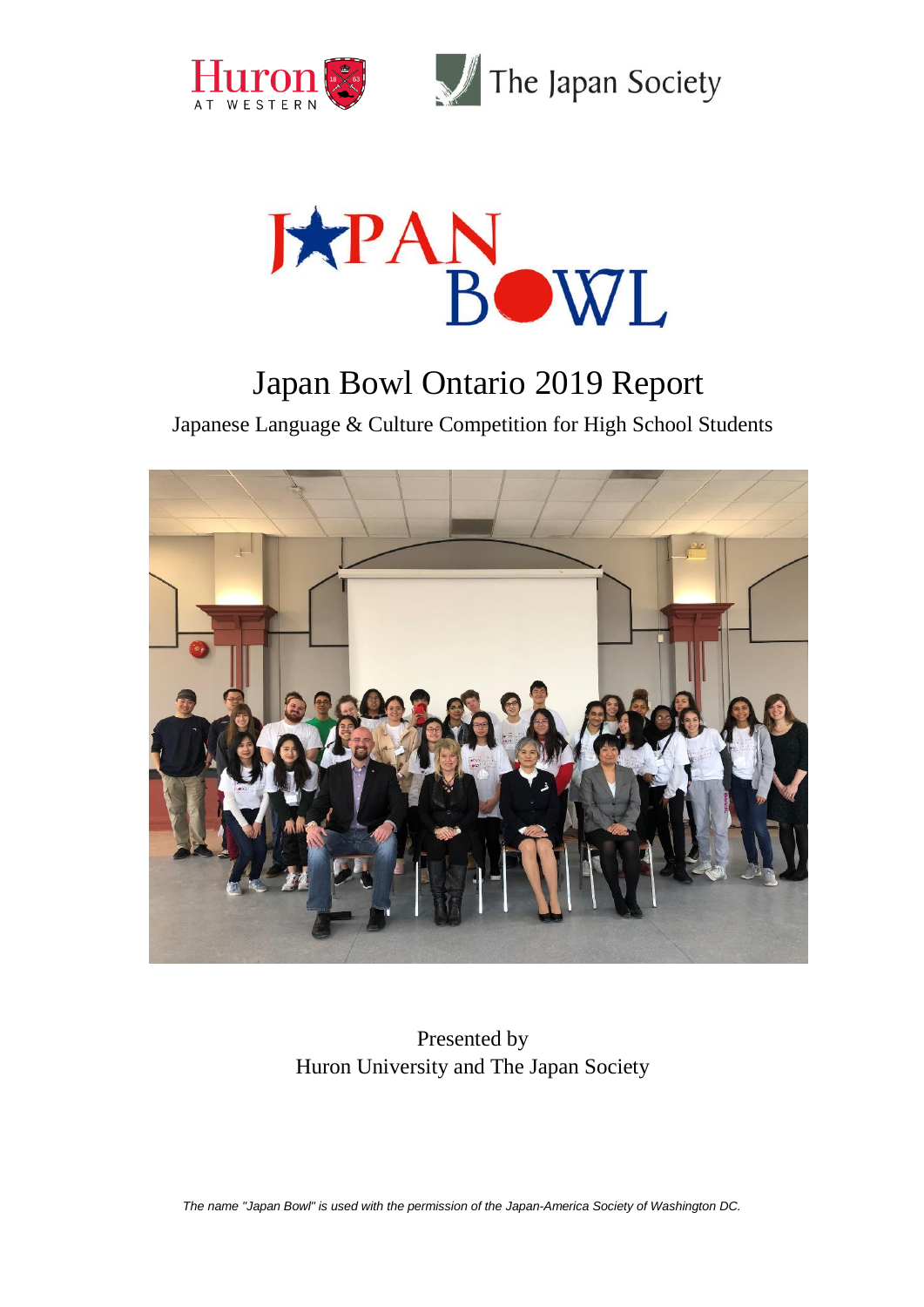



# The Japan Society

The Japan Bowl Ontario 2019 was organized and successfully held by Huron University and The Japan Society on Saturday, March 9<sup>th</sup> 2019 at Huron University, London, Ontario.

The Japan Bowl® is a Japanese language and culture competition for high school students initiated and developed by The Japan-America Society of Washington DC in 1992. The Japan Bowl Ontario is not an exam. It is designed to demonstrate achievement of knowledge of Japanese culture, society, daily life, history, geography, and current events. For the students, it provides opportunity to challenge and enjoy their study. Our goal is to strengthen students' interest in Japan and encourage them to continue their connection with Japan and deepen further understanding of Japan in their future. We aim the students to become leaders of the relationship with Japan. This initiative coincides with the 90<sup>th</sup> anniversary of Canada-Japan diplomatic relations in 2019.

We welcomed 8 schools, 9 teams, 26 students to participate and nearly 50 observers, guests and volunteers. All the participants competed at the Preliminary Round and challenged a wide range of questions. The top three teams advanced to the Championship Round to decide the winner. We had a presentation from Mr. Santiago Munoz Rodriguez sharing his experience of his recent trip to Japan on Japanese government's Kakehashi Project. Also, one of the highlights includes dance performance by Sakura Kai showcasing traditional Japanese culture.

Ms. Takako Ito, Consul General of Japan in Toronto presented awards and trophies to the winning teams and Mr. Terence Kernaghan, MPP, Member of the Ontario Provincial Parliament presented Certificate of Participation to each students.

We would like to thank all the supporters for their involvement and generous support to let us continue this event.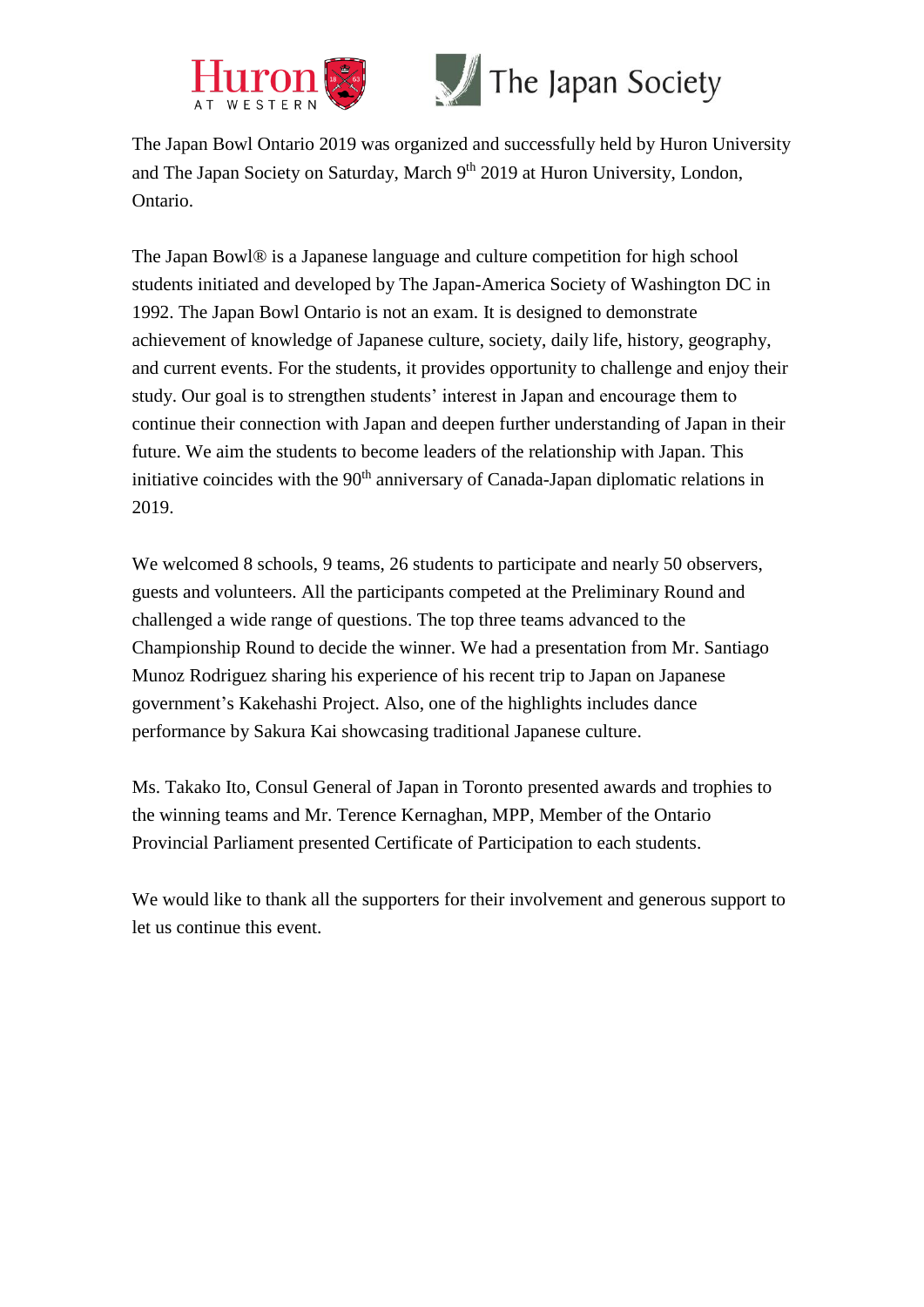



#### Participating Schools

- H.B. Beal Secondary School, London
- London Central Secondary School, London
- Medway High School, Arva
- Mother Teresa Catholic Secondary School, London
- Oakridge Secondary School, London
- Sir Frederic Banting Secondary School, London
- Sir Wilfrid Laurier Secondary School, London
- St. Andre Bessette Catholic Secondary School, London

8 Schools 9 Teams 26 Students



Champion

**Sir Frederic Banting Secondary School, London Ms. Spencer Riddell and Ms. Thoa Tran**



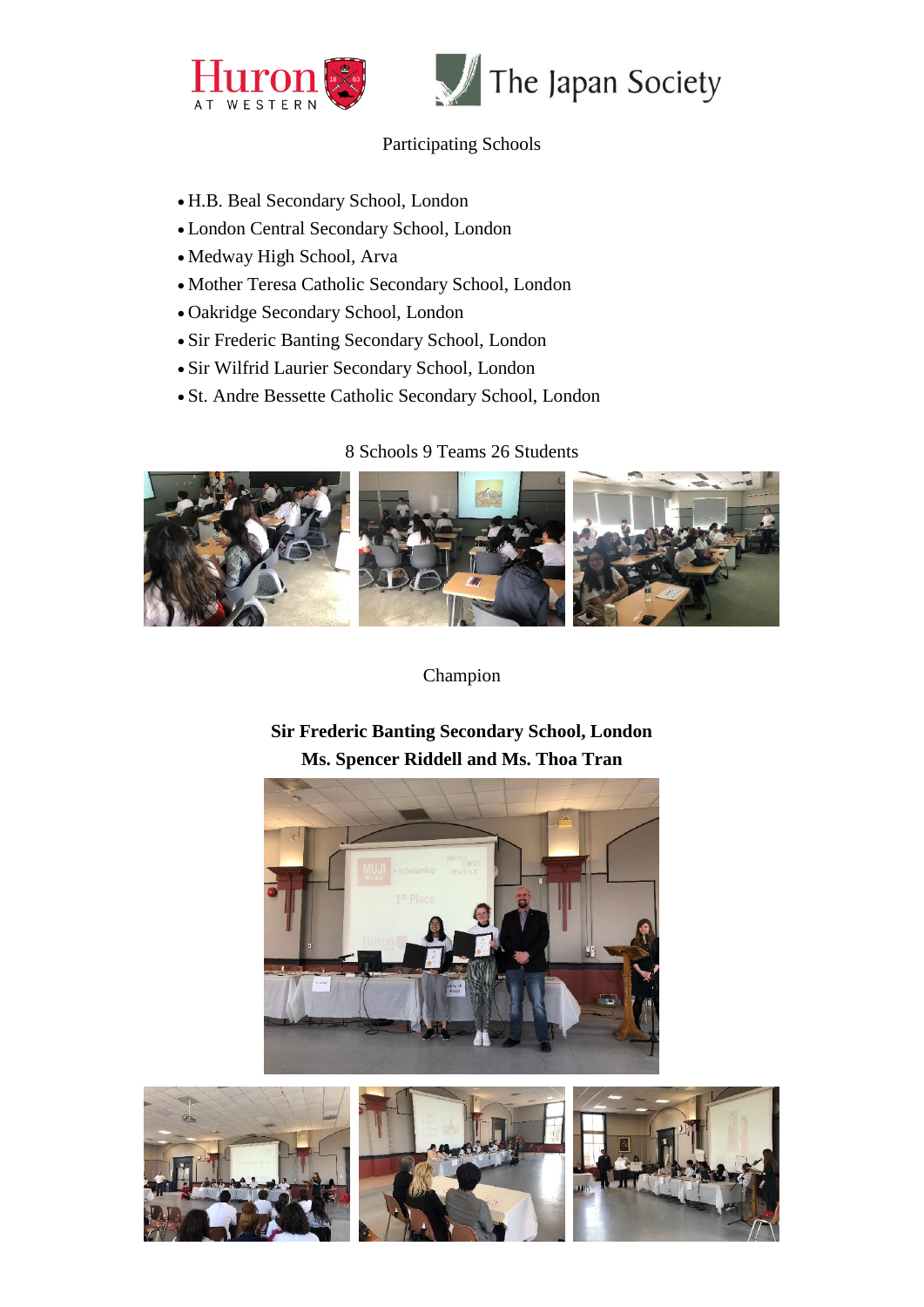



#### Japan Bowl Ontario Supporters and Sponsors

**Supporters** 









THE JAPAN-AMERICA SOCIETY **Mr. Terence Kernaghan** OF WASHINGTON DC MPP, London North Centre

Sponsors







**Automation Inc.**

Sumitomo Canada Limited





Prize Donors **Deloitte Hokkaido University Japan National Tourism Organization (JNTO) MUJI Canada Pasona Canada The Japan Foundation, Toronto**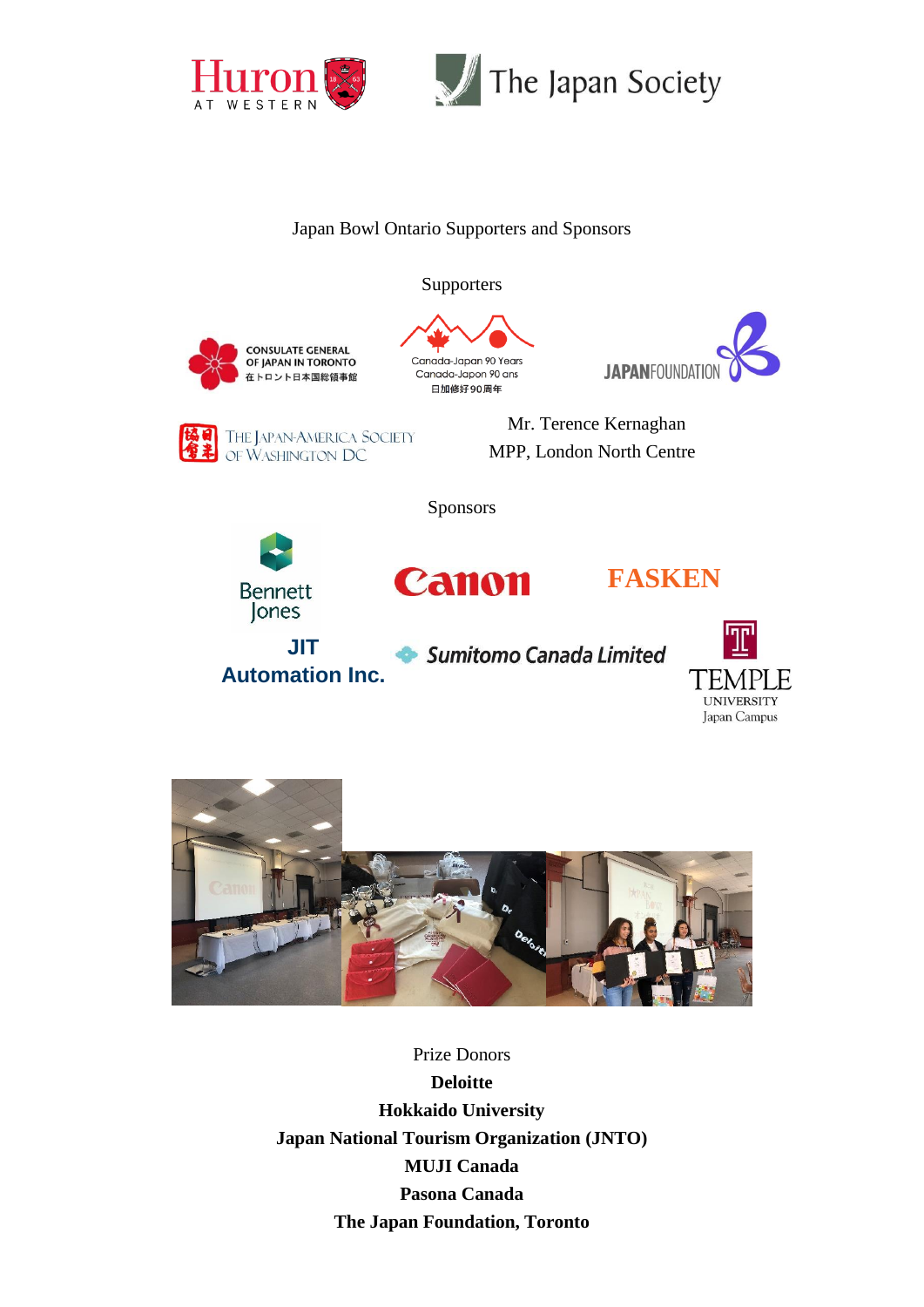



Judges: Ms. Takako Ito, Consul-General, Consul-General of Japan in Toronto

Ms. Patricia Maki Occasional Teacher for Thames Valley District School Board and Settlement/ESL teacher for Japanese and other Newcomers

> Ms. Tomoko Ohyama Cosul, Consul-General of Japan in Toronto

We would also like to thank all the wonderful guests, volunteers, and observers who came to share their knowledge of Japan with participants.

## Kakehashi Project Presentation



Mr. Santiago Munoz Rodriguez

Visit to Japan through Kakehashi Project



The winners from the Japan Bowl Ontario 2018 were invited to Kakehashi Project to visit Japan in July 3 to 11, 2018. Kakehashi Project is the Ministry of Foreign Affairs of Japan's Friendship Ties Programs. The participants enjoyed the grassroots activities and a visit to the Ministry of Foreign Affairs while they stayed with their host-families.